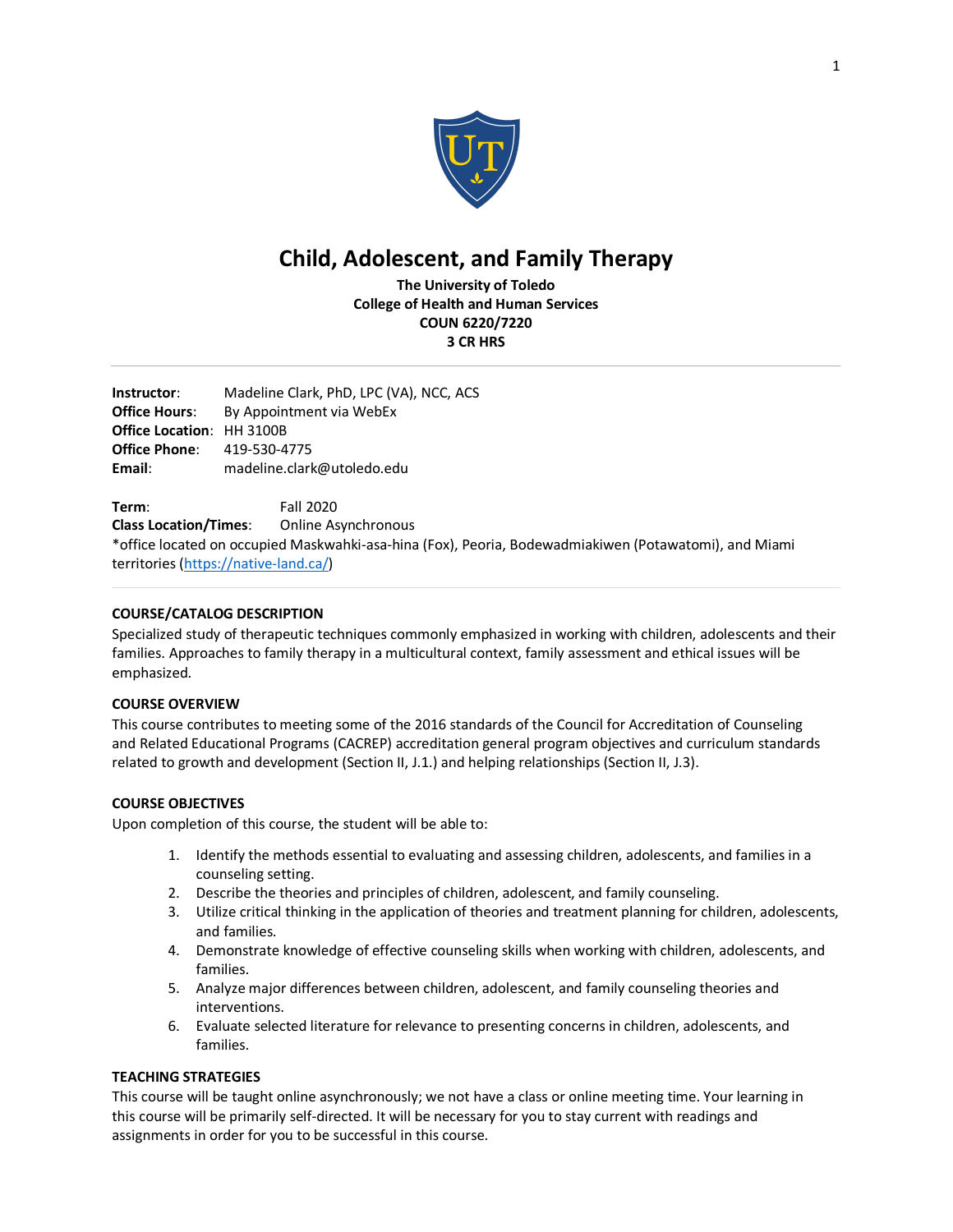Blackboard will be used as a course enhancement tool. Students should have a computer or access to a computer running Windows XP, Vista, or 7, or a Macintosh with the latest system software and the ability to play audio and video. A high-speed Internet connection with latest versions of Chrome, Firefox, Safari, or Internet Explorer are recommended as these browsers appear to work best with Blackboard. If you have a problem accessing, reading, displaying, or playing any of the content on the Blackboard site, DO NOT contact your instructor. Instead, contact Learning Ventures (419.530.8835) for assistance.

# **WORKWEEK**

In this fully online course, weeks run from Mondays through Sundays: specifically, they begin at 12:01 AM Monday morning and end at 11:59 PM on Sunday night. All assigned work for any week is to be completed by the end of Sunday in that week. The materials for any week will be posted by Monday morning of that week, if not earlier, under the appropriate module folder. Begin each week on Monday by checking the schedule and then viewing the content for the week under Weekly Content.

#### **PREREQUISITES**

None

# **REQUIRED TEXTS AND MATERIALS**

- 1) Vernon, A. & Schimmel, C. J. (2019). *Counseling Children & Adolescents* (5th Ed.) San Diego, CA: Cognella. *ISBN: 9781516531196*
- 2) Other readings as assigned (see course schedule)

# **TECHNOLOGY REQUIREMENTS**

# **Browser Check Page**

Students need to have access to a properly functioning computer throughout the semester. The Browser Check Page will enable you to perform a systems check on your browser, and to ensure that your browser settings are compatible with Blackboard, the learning management system that hosts this course.

# **Software**

Student computers need to be capable of running the latest versions of plug-ins, recent software and have the necessary tools to be kept free of viruses and spyware. The computer needs to run the following software, available in the UT Online Download Center.

- Word Processing Software
- Adobe Acrobat Reader
- Java Plugin Console
- Adobe Flash Player
- Adobe Shockwave Player
- Google Chrome Browser **Recommended**

#### **Internet Service**

High-speed Internet access is recommended, as dial-up may be slow and limited in downloading information and completing online tests. This course does contain streaming audio and video content.

#### **Use of Public Computers**

If using a public library or other public access computer, please check to ensure that you will have access for the length of time required to complete tasks and tests. A list and schedule for on-campus computer labs is available on the Open Lab for Students webpage.

#### **UT Virtual Labs**

Traditionally, on-campus labs have offered students the use of computer hardware and software they might not otherwise have access to. With UT's Virtual Lab, students can now access virtual machines loaded with all of the software they need to be successful using nothing more than a broadband Internet connection and a web browser.

The virtual lab is open 24/7 and 365 days a year at VLAB: The University of Toledo's Virtual Labs.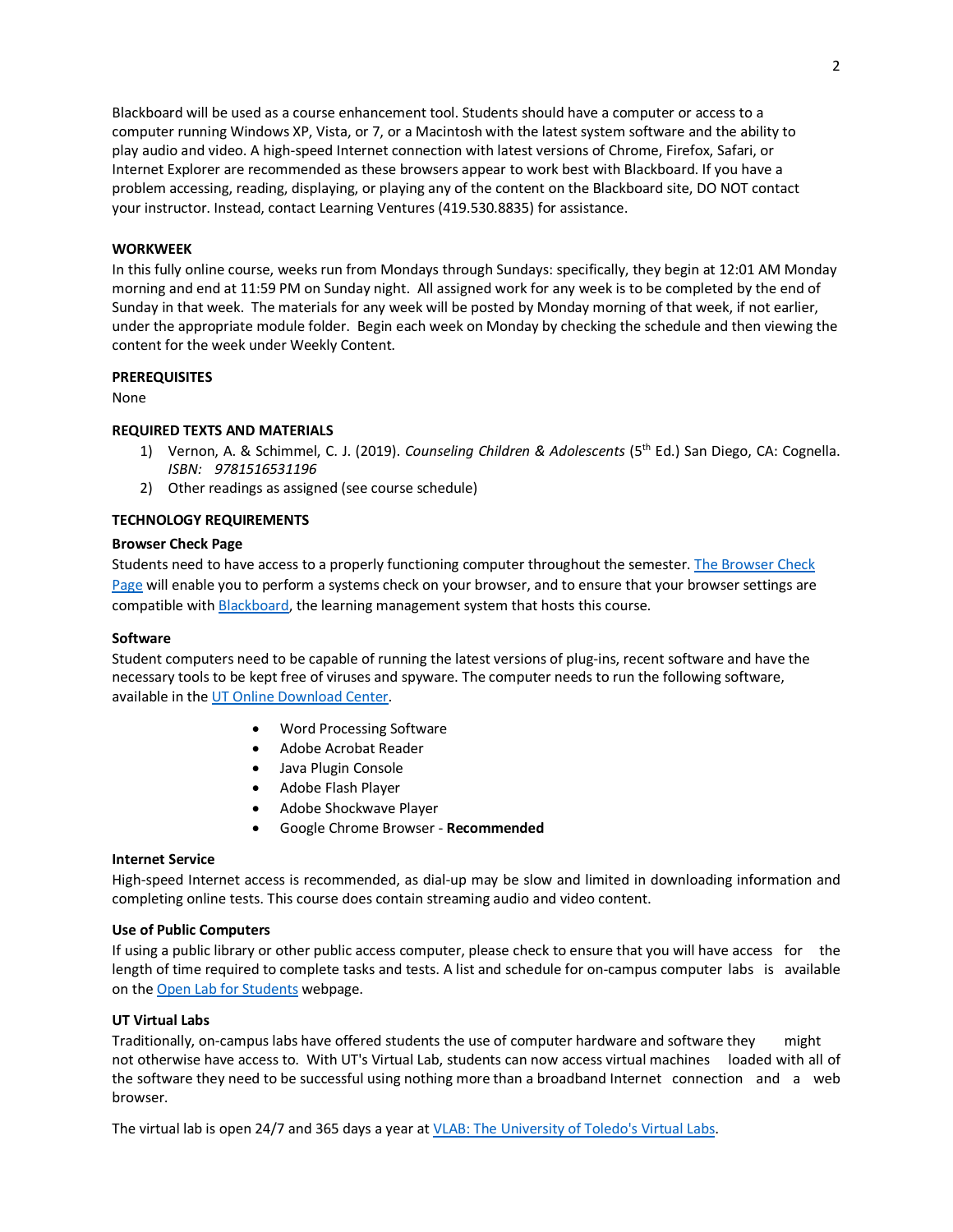## **COURSE AND INSTITUTIONAL POLICIES**

#### **Nondiscrimination on the Basis of Disability**

The University is an equal opportunity educational institution. Please read The University's Policy Statement on Nondiscrimination on the Basis of Disability – Americans with Disabilities Act Compliance.

#### **Academic Dishonesty**

Academic dishonesty will not be tolerated. Please read The University's Policy Statement on Academic **Dishonesty**.

#### **Copyright Notice**

The materials in the course website are only for the use of students enrolled in this course for purposes associated with this course, and may not be retained or further disseminated.

#### **GRADING POLICIES**

Learners will be assessed as follows. Specific guidelines and grading criteria will be provided with each assignment. Grades and instructor feedback for each assignment will be posted to the Grade Book within one week, if not earlier, after each assignment has been completed.

| Assignments/Assessments                | <b>Total Points</b> |
|----------------------------------------|---------------------|
| 12 Weekly Assignments (5 points each)  | 60                  |
| <b>Observation Assignment</b>          | 10                  |
| Assessment, Intervention, and Resource | 30                  |
| Project                                |                     |
| Total                                  | 100                 |

# **\*Please note that students enrolled in COUN 7220 will have addendums to the above assignments to fulfill doctoral course requirements. Please carefully review assignment descriptions below.**

Learners are expected to complete and submit all assignments by the due date listed in the Course Schedule. Late assignments and make-up tests will not be permitted unless arrangements are discussed and approved well before the required due date. Ask questions as soon as possible by email if you do not understand an assignment. Due to the nature of this course, no extra credit will be offered.

The grading scale for this course is as follows:

| A         | $95+$   | $\mathsf{C}$ | 73-76.9      |
|-----------|---------|--------------|--------------|
| А-        | 90-94.9 | $c-$         | 70-72.9      |
| B+        | 87-89.9 | D+           | 67-69.9      |
| B         | 83-86.9 | D            | 63-66.9      |
| <b>B-</b> | 80-82.9 | D-           | 60-62.9      |
| $C+$      | 77-79.9 | F            | 59.9 or less |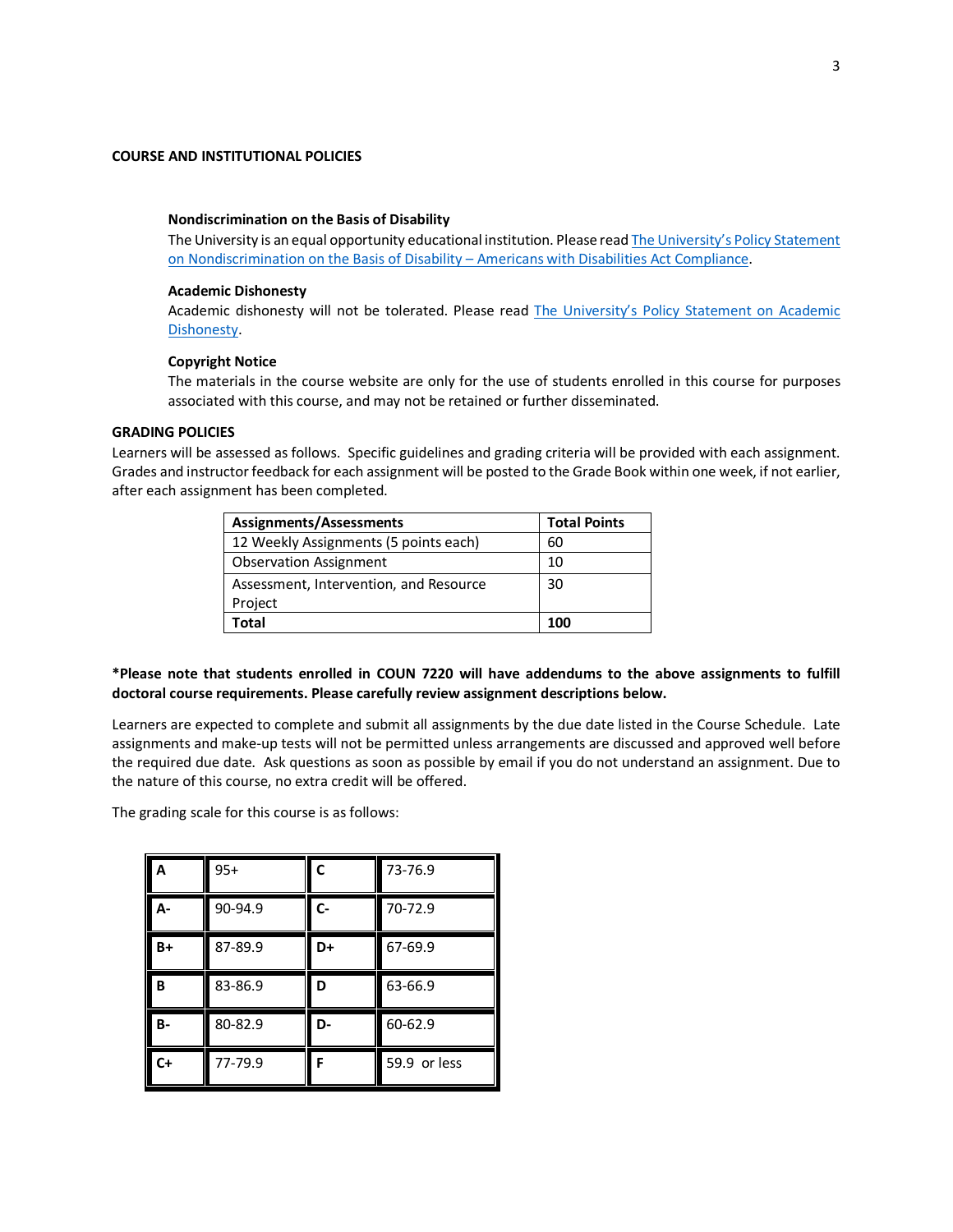# **COURSE ASSIGNMENTS**

#### **Weekly Assignments, 5 points per assignment, 60 points total (Due in various weekly modules, see syllabus):**

Students will complete weekly assignments within specific weekly modules. Some weeks these will be short individual assignments, other weeks they will include discussion board posts or short quizzes on content. These assignments are designed to be a brief assessment of learning from the module in which they are embedded.

# **Child, Adolescent, and Family Observation Assignment, 10 points (Due October 11th):**

Each student will be required to conduct a one-hour observation of children or adolescents in a naturalistic setting. This might include a school setting, a nursery-care setting, an athletic setting, or other setting appropriate for child/adolescent interactions. The student will act as non-obtrusive observer (e.g., you are not the group facilitator or teacher).

Students will then be required to write an APA 7 formatted (include a cover page, no abstract or references are necessary) paper outlining what they observed and learned during the experience. The paper should focus on observations that occur in the group or individual environment and should address the following areas (use these questions as headings for your reflection) and should be **2 to 3 pages** in length:

- Briefly describe the observational setting/context **(2 points)**
- How did you feel during this observation (i.e., comfortable, uncomfortable, awkward, isolated, old, young, etc.) and why? **(2 points)**
- What specific behaviors or interactions stood out to you? Were these interactions expected, unexpected, surprising or shocking in any way based on the developmental level of the children? If so, how? How did you respond to them? **(2 points)**
- How did the teachers/adults in supervisory roles interact with the children? Were you impressed or discouraged with the behavior of the adults in this setting? **(2 points)**
- If you were the counselor in this setting, what would be areas of concern for you? What would you see as one of your goals in working with the population in this setting? **(2 points)**

# **Rubric:**

| Domain                                                  | <b>Point Value</b> |
|---------------------------------------------------------|--------------------|
| Clear description of observational setting and context. | '2                 |
| Reflection of feelings during observation.              | '2                 |
| Thorough description of behaviors, interactions which   | /2                 |
| occurred during observation along with observe          |                    |
| expectations.                                           |                    |
| Clear report of how adults interacted with children     | /2                 |
| and student's reaction to these interactions.           |                    |
| Detailed explanation of areas of concerns and           | /2                 |
| counseling goals for working with this population as a  |                    |
| professional counselor.                                 |                    |
| <b>Total</b>                                            | /10                |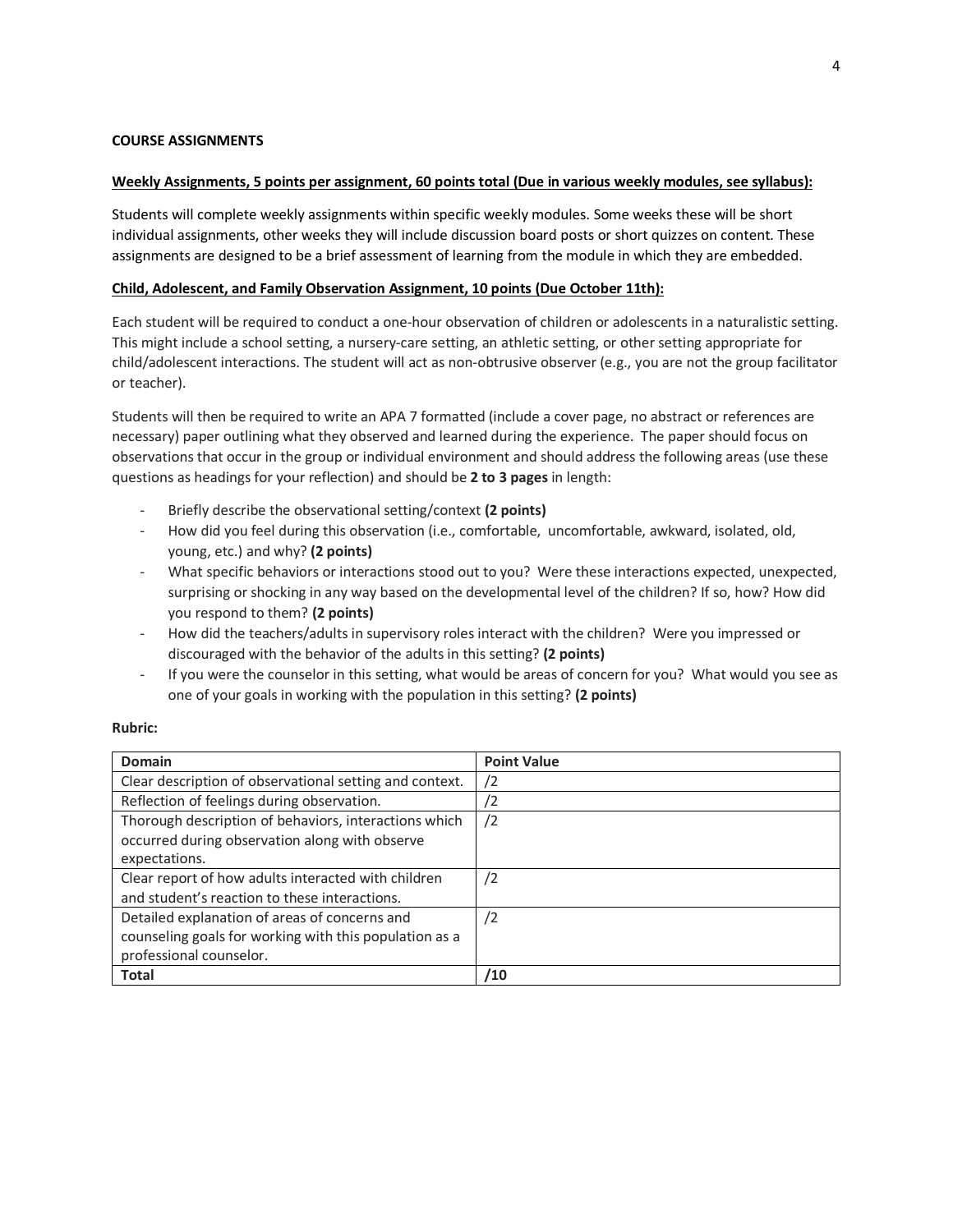# **Assessment, Intervention, and Resource Project, 30 points (Due November 29th):**

The goal of this assignment is to prepare you for work with a child, adolescent, or family with a particular presenting concern. This paper should be in APA 7 format (abstract not necessary).

Your first step will be to pick a presenting concern that a child, adolescent, or family that may lead a person/family to come to counseling in a school or clinical setting. Pick something you are interested in, a population you plan to work with, or a group you know you will see in your professional work.

**Step 1:** Write a brief vignette of your chosen problem/diagnosis. You can be creative with the demographic details of the child/family (e.g., Charlie presents for counseling with their family because they are experiencing gender dysphoria. The family insists Charlie is a boy while Charlie experiences their world as a girl.) This should be two to three paragraphs and contain comprehensive details necessary to conceptualize client case such as demographic information, presenting concerns, socioemotional issues, and family systems. **(2 points)**

**Step 2:** Conduct a brief literature outlining the following (**6 points;** about two pages):

- The definition of this presenting concern (this may be a diagnostic definition such as ADHD or it could be a socioemotional concern, such as parent separation). Use scholarly literature to establish this definition.
- The background and prevalence of this concern, specifically the statistics, demographics and other information describing the population/phenomenon you've selected. Use scholarly literature to provide these descriptions.

**Step 2**: Select **three** appropriate assessments to use with this client/family. These assessments could be psychometric (e.g., BDI) or projective (House/Person/Tree, Kinetic Family Drawing, etc.). (**6 points)**

- Briefly describe the assessment (number of questions, how to give/score, interpret results).
- Justify why you chose this particular assessment.
- Approximately one paragraph for each assessment

**Step 3:** Briefly describe what **theory** you would use to work with this client/family and why you would choose this theory (approximately ½ page). Then provide and describe **three** theory-based interventions you would use in this case and why you would choose to use them (one to two pages). **(6 points)**

**Step 4:** Identify **three** resources/referrals you would provide to child/family and justify the use of these resources (approximately 1 page).Provide examples of your resources (if relevant) as appendices. **(6 points)**

**Step 5:** Include multicultural considerations for this client/family (at least ½ page). What cultural concerns may the client/family present with? How will your own cultural experience/competency influence your counseling work with this client/family? Are there additional sociopolitical considerations for this case (e.g., Charlie's case, antitrans legislation, cissexism, transmisia). **(3 points)**

**\*Doctoral Students Only**: Include a treatment plan with three long term goals to include one short term objectives and intervention for each goal. Please ask for examples if necessary.

#### **Rubric:**

| Domain                                                                                                                                         | <b>Point Value</b> |
|------------------------------------------------------------------------------------------------------------------------------------------------|--------------------|
| Clear and through vignette of client case outlining a<br>counseling issue experienced by a child, adolescent, or<br>family.                    | /2                 |
| Brief literature review including:<br>The definition of this presenting concern<br>using scholarly literature to establish this<br>definition. | /6                 |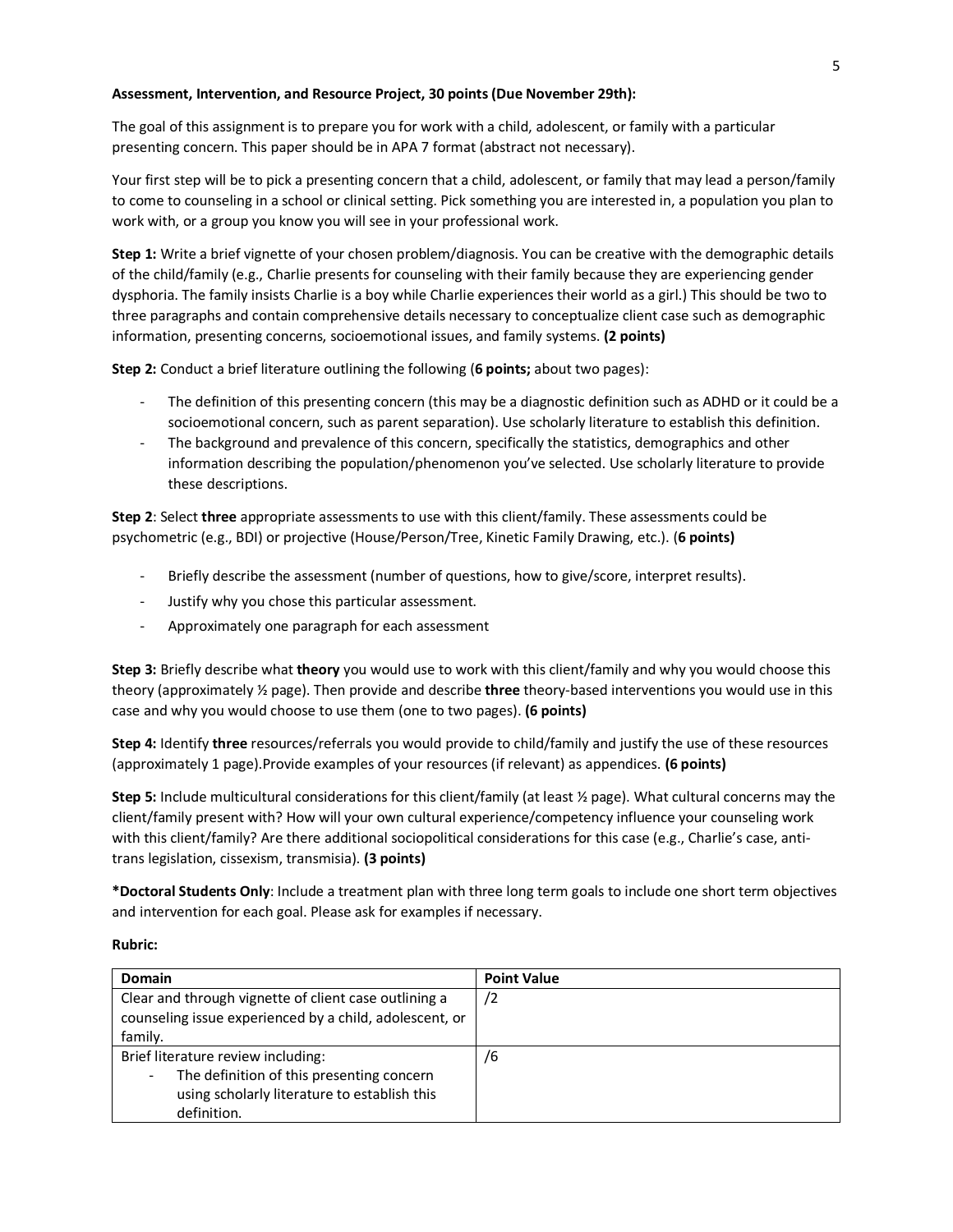| The background and prevalence of this<br>concern, specifically the statistics,<br>demographics and other information<br>describing the population/phenomenon using<br>scholarly literature to provide these<br>descriptions.                                                    |           |
|---------------------------------------------------------------------------------------------------------------------------------------------------------------------------------------------------------------------------------------------------------------------------------|-----------|
| Discussion of no less than three (3) appropriate<br>assessment for client presenting concern. This will<br>include:<br>A description of each assessment (such as<br>scoring, interpretation, length, reliability and<br>validity)<br>Justification of each assessment selection | /6        |
| A thorough description of the counseling theory you<br>would use with client. Then, a clear presentation of<br>three (3) theory-based interventions to include:<br>A description of each intervention<br>A justification of each intervention                                   | /6        |
| Identification of three resources/referrals you would<br>provide to this client/family, justifications for these<br>resources/referrals.                                                                                                                                        | /6        |
| In-depth discussion of multicultural considerations<br>relevant to the client/family, the client-counselor<br>relationship, and other sociopolitical considerations<br>for multiculturalism and advocacy.                                                                       | /3        |
| <b>APA Format</b><br><b>Total</b>                                                                                                                                                                                                                                               | /1<br>/30 |
|                                                                                                                                                                                                                                                                                 |           |

# **AMERICANS WITH DISABILITIES ACT**

The University of Toledo is committed to providing equal access to education for all students. If you have a documented disability or you believe you have a disability and would like information regarding academic accommodations/adjustments in this course, please contact the Student Disability Services Office at 419-530-4981 (voice) or 419-530-2612 (TDD).

# **GENERAL ACCESSIBILITY STATEMENT ON COURSE TECHNOLOGY**

In conjunction with The University's commitment to ensuring equal access to all technology-based information, this course contains technologies that learners can use regardless of age, ability or situation. The course's platform, Blackboard Learn, is a certified web-accessible platform, satisfying Level AA conformance criteria of Web Content Accessibility Guidelines (WCAG 2.0). External sites used in the course, such as Echo360, are compliant with Section 508 standards, and the media players used in the course support closed captioning, are keyboard operable, and compatible with screen reading software.

If any accommodations, beyond what is provided, are needed for equal access to any of this course content, please contact the instructor as soon as possible. The University of Toledo's Office of Student Disability Services processes closed captioning requests for videos and other media from the instructor, which may take up to four (4) business days to complete.

# **COMMUNICATION GUIDELINES**

**Email:**

Students are expected to check their UT email account frequently for important course information.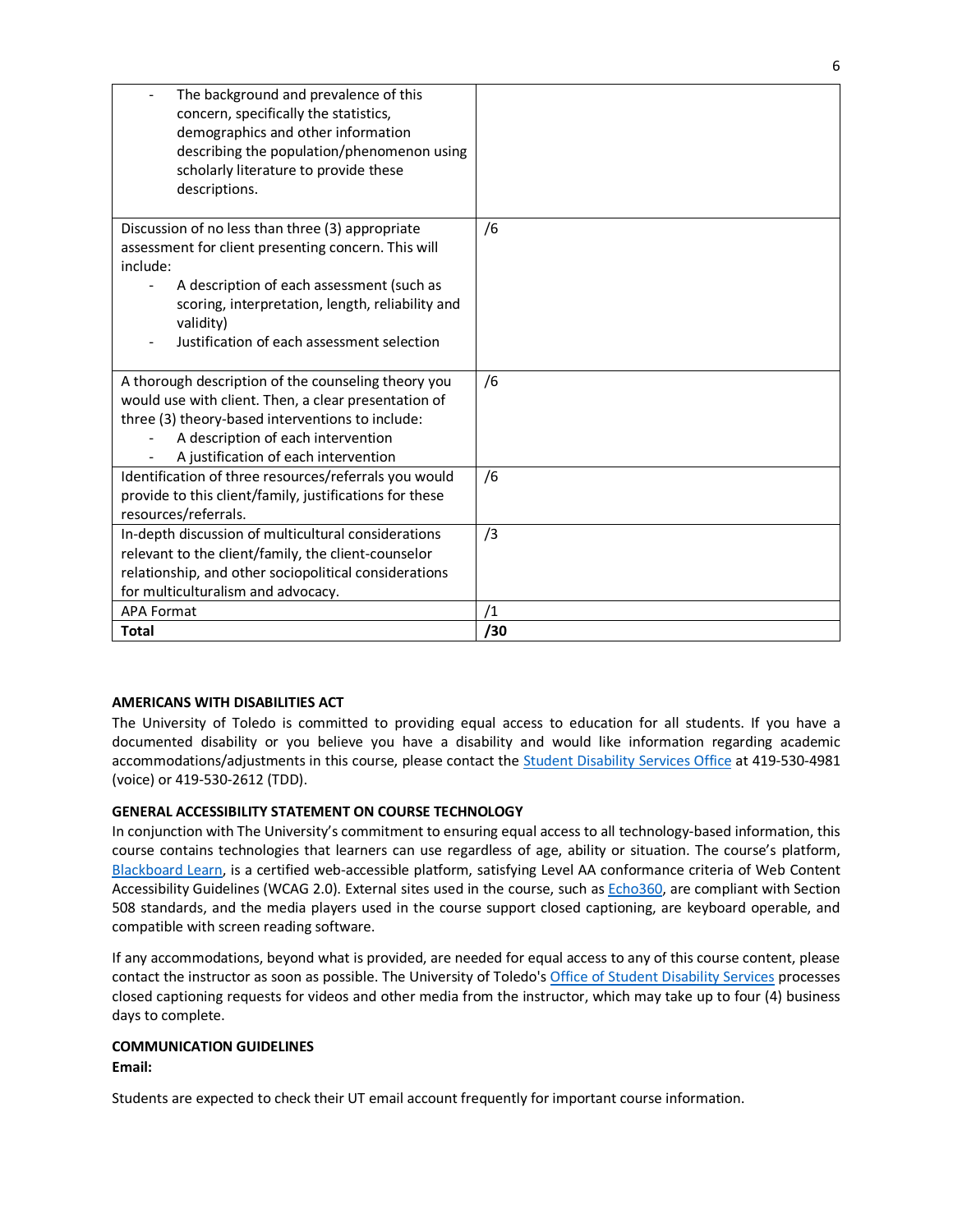#### **Netiquette:**

It is important to be courteous and civil when communicating with others. Students taking online courses are subject to the communication regulations outlined in the Student Handbook. To ensure your success when communicating online, take time to familiarize yourself with the "dos" and "don'ts" of Internet etiquette.

#### **TECHNICAL SUPPORT**

**\*\*If you encounter technical difficulties with Blackboard, please contact the UT Online Help Desk\*\*** at (419) 530- 8835 or utdl@utoledo.edu. The Help Desk offers extended hours in the evenings and on weekends to assist students with technical problems. When calling after hours, leave a detailed message, including your Rocket Number and phone number, and a UT Online staff member will respond on the next business day.

**\*\*Technical questions related to on-campus Internet access, virtual labs, hardware, software, personal website hosting, and UTAD account management can be directed to UT's IT Help Desk\*\*** at (419) 530-2400 or ithelpdesk@utoledo.edu.

#### **LEARNER SUPPORT**

The University of Toledo offers a wide range of academic and student support services that can help you succeed:

#### **eTutoring Services**

The Ohio eTutoring Collaborative, in partnership with The University of Toledo, now provides online tutoring support for all UT students. eTutoring Services are offered in a wide array of subjects, including Writing, Math, Calculus, Statistics, Accounting, Biology, Chemistry, and Anatomy and Physiology.

#### **eLibrary Services Portal**

The eLibrary is a customized gateway to UT Libraries for online students. It was designed to help you locate the best online library resources without leaving Blackboard.

#### **Student Disability Services**

Student Disability Services provides accommodations and support services to students with disabilities.

#### **Counseling Center**

The Counseling Center is The University's primary facility for personal counseling, psychotherapy, and psychological outreach and consultation services. The Counseling Center staff provide counseling (individual and group), mental health and wellness programming, and crisis intervention services to help students cope with the demands of college and to facilitate the development of life adjustment strategies.

#### **Military Service Center**

UT's Military Service Center recognizes the sacrifices of our service members and their families and is dedicated to helping them achieve continued success in life. They provide accessible educational and degree completion opportunities and a wide range of customized support services, including educational benefit processing, mentoring, advocacy, and networking.

#### **Services for Online Students**

Knowing what to do, when to do it, and who to contact can often be overwhelming for students on campus - even more so for distance learners. Visit the Resources for Current Students webpage to learn more about the wide range of services for online students.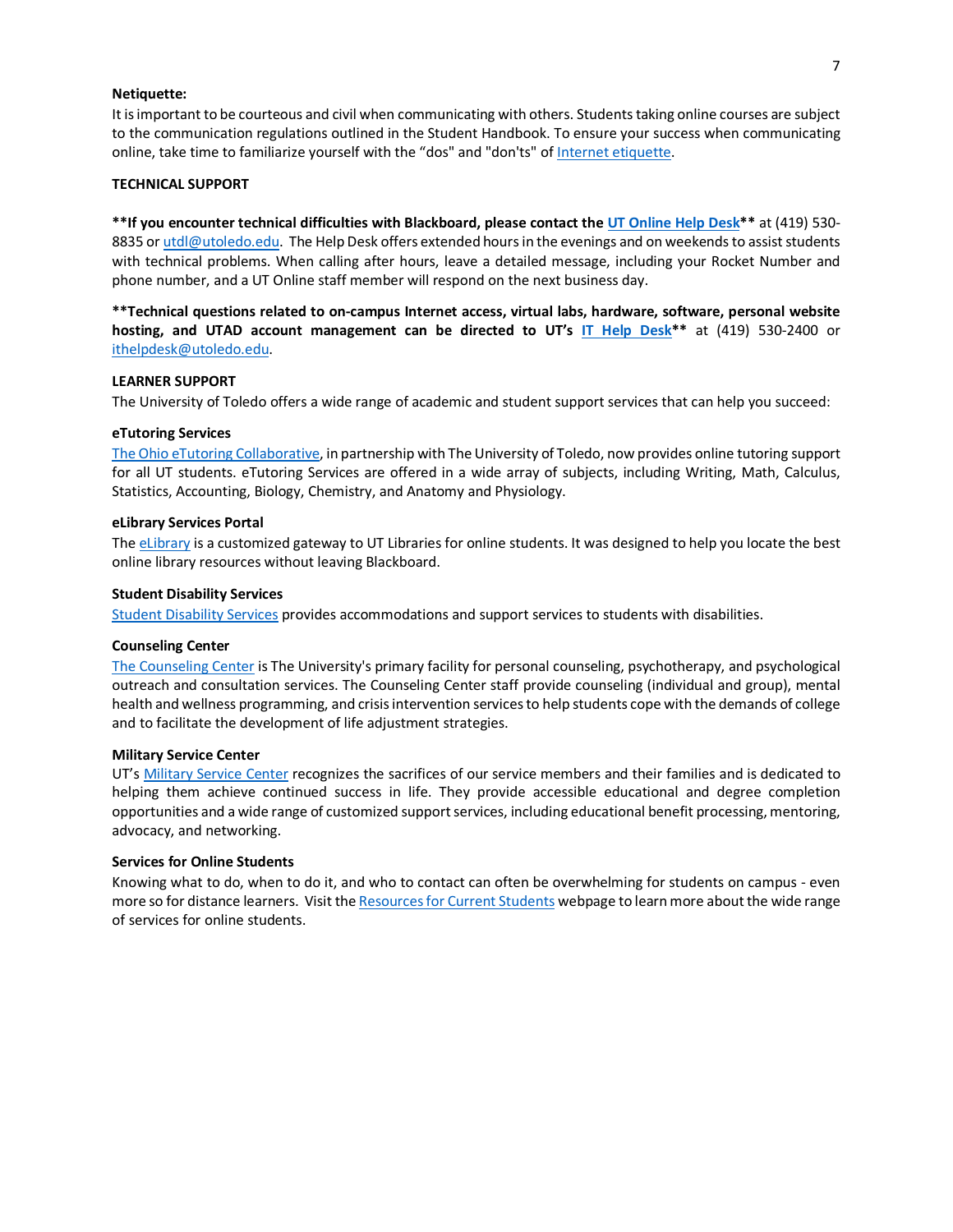# **Course Outline**

| <b>Module</b>  | <b>Date</b>  | <b>Topic</b>                                                                                                                                                                                                                          |
|----------------|--------------|---------------------------------------------------------------------------------------------------------------------------------------------------------------------------------------------------------------------------------------|
| $\mathbf{1}$   | $8/17 - 23$  | Introduction to Counseling Children, Adolescents and Families<br><b>Readings:</b><br>Syllabus<br>CH <sub>1</sub><br>Milestone Checklist<br><b>Developmental Milestones</b><br>Assignments: Assignment 1 Due on Sunday by 11:59p on BB |
| $\overline{2}$ | $8/24 - 30$  | <b>Individual Counseling with Children and Adolescents</b><br><b>Readings:</b><br>CH <sub>2</sub><br>Blanco & Sheely-Moore, 2012<br>Lawrence & Kurpius, 2000<br>Assignments: Assignment 2 Due on Sunday by 11:59p on BB               |
| 3              | $8/31 - 9/6$ | <b>Creative Arts Interventions with Children and Adolescents</b><br><b>Readings:</b><br>CH <sub>3</sub><br>Leggett, 2009<br>Kress et al., 2010<br>Assignments: Assignment 3 Due on Sunday by 11:59p on BB                             |
| 4              | $9/7 - 13$   | <b>Play Therapy</b><br><b>Readings:</b><br>CH4<br>Glossary of Play Therapy Terms<br>Landreth et al., 1999<br>Jayne & Ray, 2016<br>Peterson & Boswell, 2015<br>Assignments: Assignment 4 Due on Sunday by 11:59p on BB                 |
| 5              | $9/14 - 20$  | <b>SFBT with Children and Adolescents</b><br><b>Readings:</b>                                                                                                                                                                         |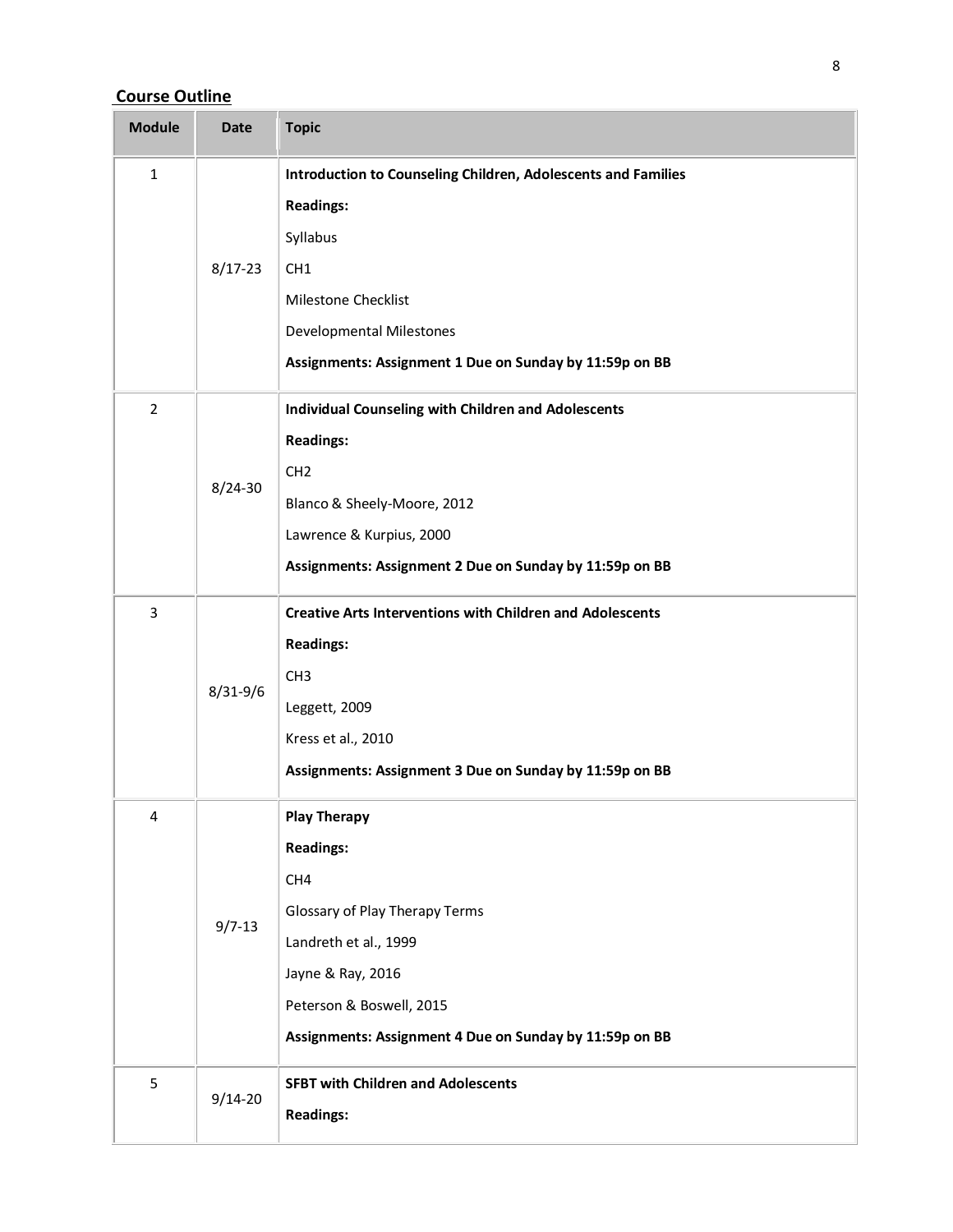| <b>Module</b> | <b>Date</b>   | <b>Topic</b>                                                                                                                                                                                                                                                                                        |
|---------------|---------------|-----------------------------------------------------------------------------------------------------------------------------------------------------------------------------------------------------------------------------------------------------------------------------------------------------|
|               |               | CH <sub>5</sub><br>SFBT with Children in Brief<br>Assignments: Assignment 5 Due on Sunday by 11:59p on BB                                                                                                                                                                                           |
| 6             | $9/21 - 27$   | <b>Reality Therapy with Children and Adolescents</b><br><b>Readings:</b><br>CH <sub>6</sub><br>Davis & Pereira, 2013<br>Assignments: Assignment 6 Due on Sunday by 11:59p on BB                                                                                                                     |
| 7             | $9/28 - 10/4$ | <b>REBT with Children and Adolescents</b><br><b>Readings:</b><br>CH <sub>7</sub><br>Anxiety in Children Practice Brief<br>Wilde, 2008<br>Grey, 2010<br><b>REBT Activity</b><br>Assignments: Assignment 7 Due on Sunday by 11:59p on BB                                                              |
| 8             | $10/5 - 11$   | <b>Counseling Exceptional Children and Adolescents</b><br><b>Readings:</b><br>CH <sub>8</sub><br>School Counselors and Students with Disabilities<br>Disability and the Counseling Relationship<br>Portrie-Bethke et al., 2009<br>Assignments: Observation Assignment Due on Sunday by 11:59p on BB |
| 9             | 10/12-18      | <b>Counseling Diverse Children and Adolescents</b><br><b>Readings:</b><br>CH <sub>9</sub><br>Liu & Clay, 2002<br>Villalba, 2007<br>Assignments: Assignment 8 Due on Sunday by 11:59p on BB                                                                                                          |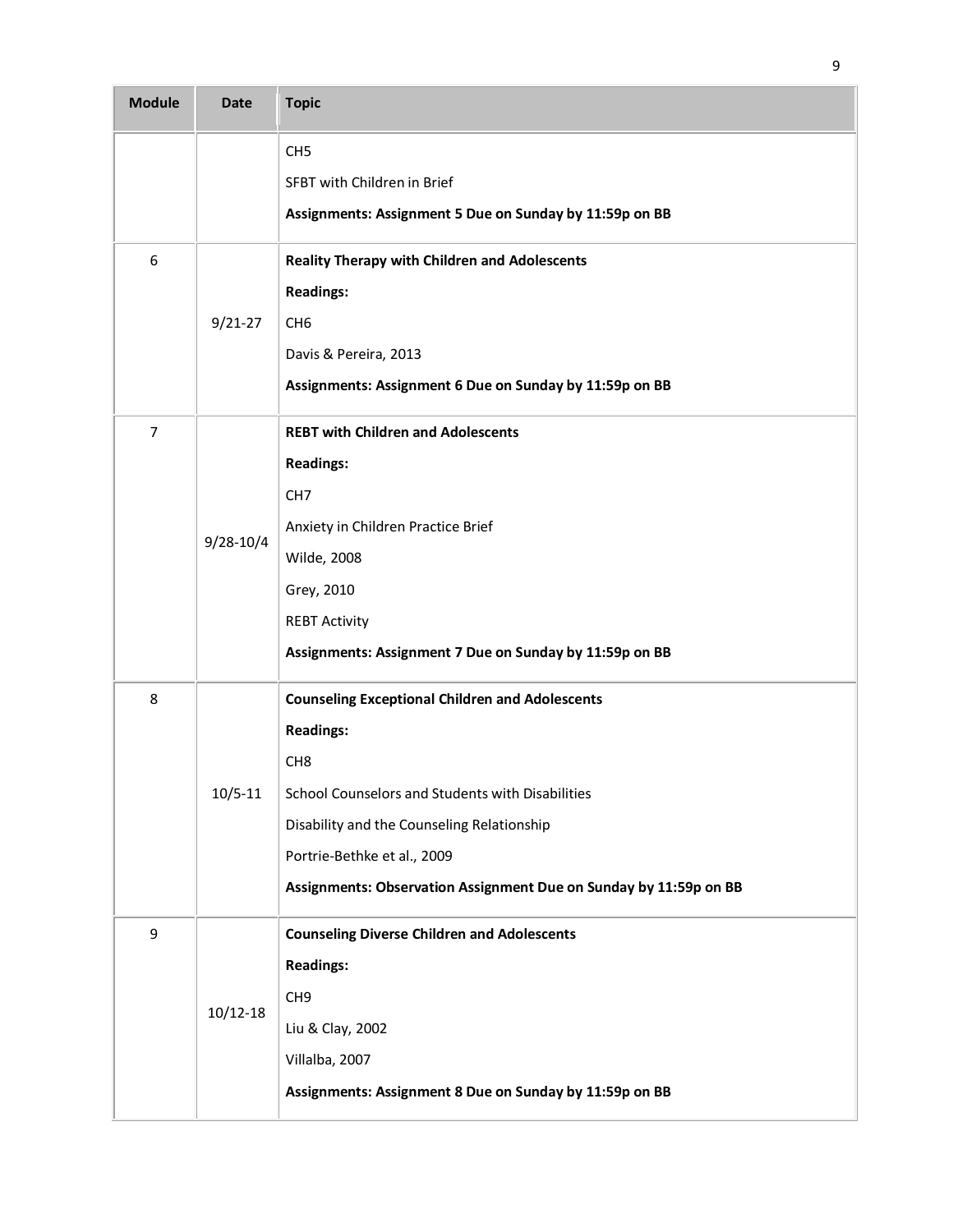| <b>Module</b> | <b>Date</b>       | <b>Topic</b>                                                                    |
|---------------|-------------------|---------------------------------------------------------------------------------|
| 10            |                   | Children and Challenges: Utilizing Growth Mindset with Children and Adolescents |
|               |                   | <b>Readings:</b>                                                                |
|               |                   | CH10                                                                            |
|               | 10/19-25          | Suicide Prevention in School Aged Students                                      |
|               |                   | School-Based Suicide Interventions                                              |
|               |                   | Divorce and Children                                                            |
|               |                   | Grief Reactions Across the Lifespan                                             |
|               |                   | Assignments: Assignment 9 Due on Sunday by 11:59p on BB                         |
| 11            |                   | <b>Counseling At-Risk Children and Adolescents</b>                              |
|               |                   | <b>Readings:</b>                                                                |
|               |                   | CH11                                                                            |
|               | $10/26 -$<br>11/1 | Disaster and Trauma Practice Brief                                              |
|               |                   | <b>ACES Infographic</b>                                                         |
|               |                   | <b>ACES Module</b>                                                              |
|               |                   | Assignments: Assignment 10 Due on Sunday by 11:59p on BB                        |
| 12            |                   | <b>Small Group Counseling with Children and Adolescents</b>                     |
|               |                   | <b>Readings:</b>                                                                |
|               | $11/2 - 8$        | CH12                                                                            |
|               |                   | Derk et al., 2010                                                               |
|               |                   | Assignments: Assignment 11 Due on Sunday by 11:59p on BB                        |
| 13            |                   | Working with Children and their Parents                                         |
|               |                   | <b>Readings:</b>                                                                |
|               | $11/9 - 15$       | CH13                                                                            |
|               |                   | Positive Discipline                                                             |
|               |                   | <b>Parenting Education</b>                                                      |
|               |                   | Assignments: Assignment 12 Due on Sunday by 11:59p on BB                        |
| 14            |                   | Working with Children and their Families                                        |
|               | $11/16-22$        | <b>Readings:</b>                                                                |
|               |                   | CH14                                                                            |
|               |                   | Griffin & Steen, 2010                                                           |